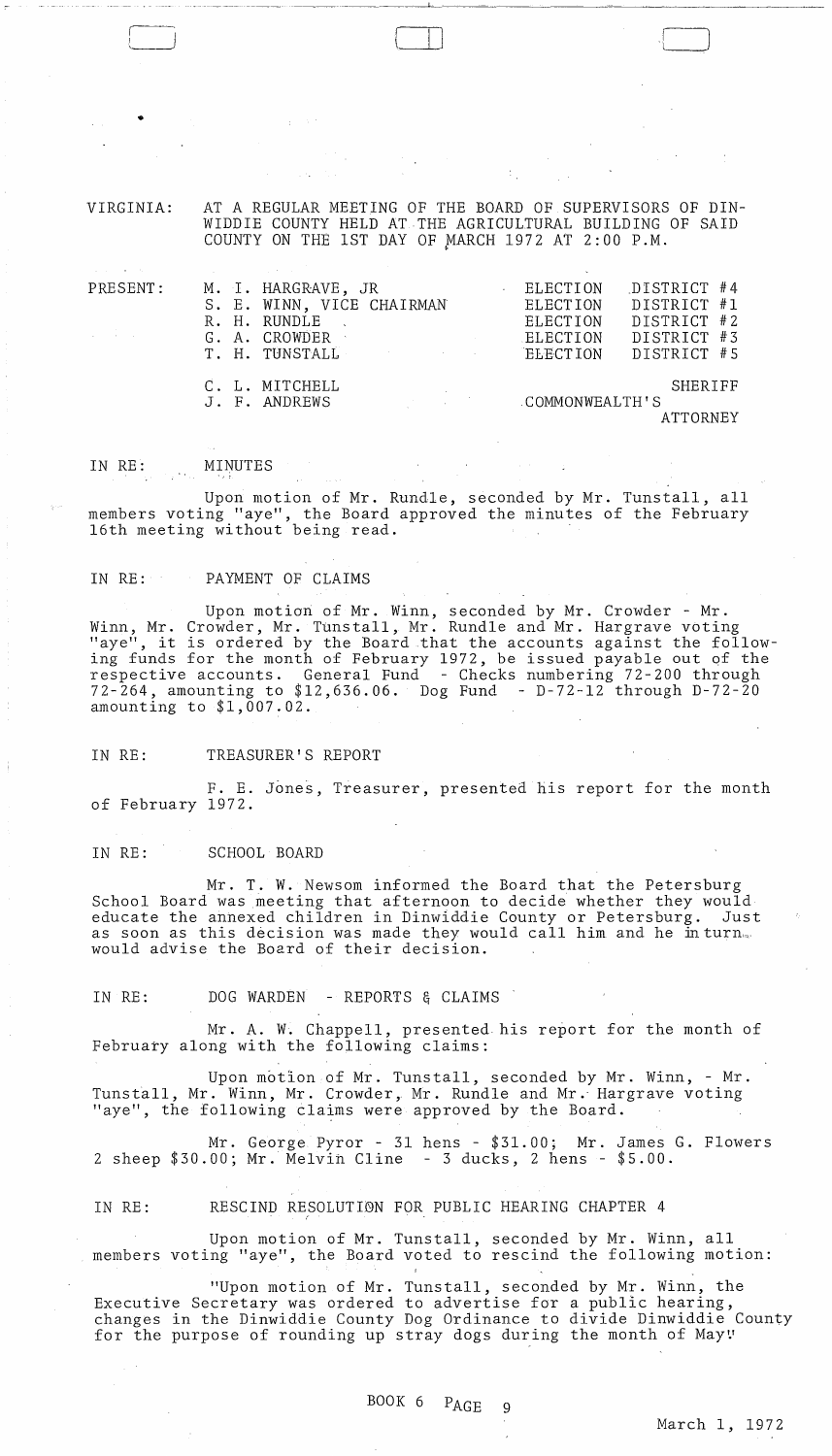### IN RE: BUILDING INSPECTOR

Mr. James L. Blaha, building inspector, presented his report for the month of February.

## IN RE: EDUCATION OF ANNEXED CHILDREN

Mr. Newsom told the Board he had just received a call from Mr. John Meade, superintendent of schools, Petersburg, and Mr. Meade stated Petersburg had chosen to educate those children in the annexed area rather than have the county of Dinwiddie do so. Rising junior's and senior's may choose to remain in Dinwiddie County or attend school in Petersburg. If they choose to remain in Dinwiddie, the County will not provide transportation to and from school. Mr. Meade further stated his appreciation to the County for their help and a letter will be forth coming to outline the City's position in detail.

Mr. Hargrave, on behalf of the Board, expressed thanks to all the people that participated in the discussions concerning the education of the children in the annexed area.

## IN RE: COMPENSATION OF COMMISSION MEMBERS, CRATER PLANNING DISTRICT

Upon motion of Mr. Winn, seconded by Mr. Tunstall, - Mr. Winn, Mr. Tunstall, Mr. Rundle, Mr. Crowder and Mr. Hargrave, voting "aye", the Board authorized the Commission members of the Crater Planning District to be paid \$15.00 for each commission and executive committee meeting attended. The alternate would not be paid unless he had a vote at the meeting.

#### IN RE: PURCHASE OF CALCULATOR - EXECUTIVE SECRETARY

Upon motion of Mr Winn, seconded by Mr. Tunstall, the Board voting as follows: Mr. Winn, Mr. Tunstall, Mr. Hargrave and Mr. Rundle, "aye", Mr. Crowder abstained, the Board authorized the purchase of a calculator for the Executive Secretary's office.

IN RE: LETTER OF THANKS - OCRAN METHODIST CHURCH M. Y. F.

Upon motion of Mr. Rundle, seconded by Mr. Winn, the Executive Secretary was instructed to write a letter to the Ocran Methodist Church M. Y. F., expressing the Board's appreciation for the M.Y.F. cleaning up the debris at the northeast corner of Route 613 and 631.

IN RE: HOUSING COMMITTEE MEMBER FOR CRATER PLANNING DISTRICT

Upon motion of Mr. Rundle, seconded by Mr. Winn, all members voting "aye", the Board appointed Mr. Neal Barnes as Dinwiddie County's representative on the housing committee for the Crater Planning District.

IN- RE: RESIGNATION OF R. L. COLEMAN - MEMBER & CHAIRMAN PLANNING COMMISSION

The Chairman informed the Board that Mr. Roy L. Coleman had resigned as Chairman and member of the Planning Commission.

Upon motion of Mr Tunstall, seconded by Mr. Winn, the Executive Secretary was instructed to prepare a resolution for the Board to adopt at the March 15th meeting.

IN RE: APPOINTMENT MEMBER - MRS. ROMONA LEETCH - PLANNING COMMISSION

Upon motion of Mr. Rundle, seconded by Mr. Winn, all members voting "aye", THE Board appointed Mrs. Romona Leetch to the Planning Commission to complete the term of Mr. R. L. Coleman, said term ending December 31, 1972.

~--"-,

.~

 $\overline{\phantom{a}}$ I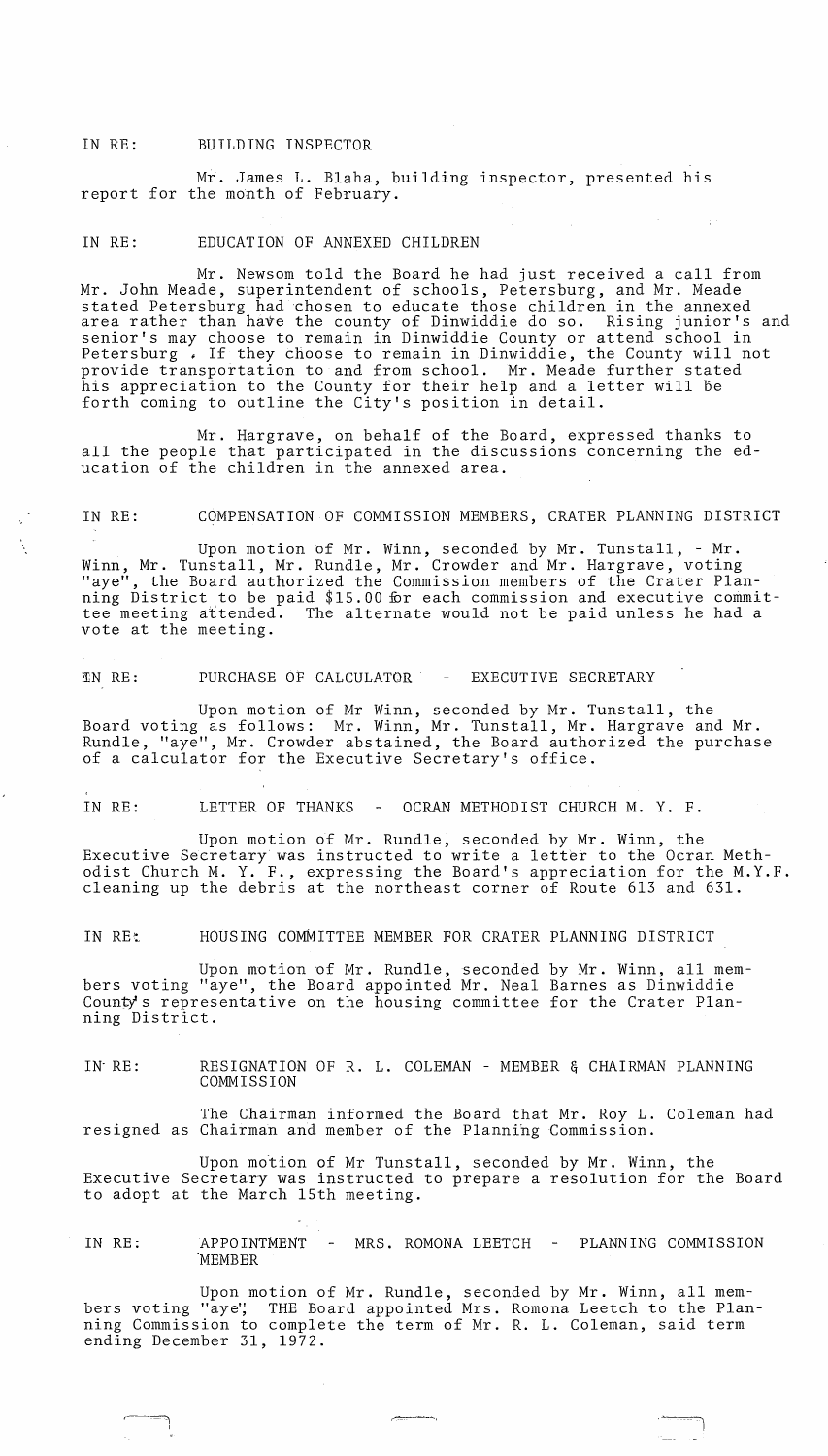#### IN RE: NAMOZINE VOLUNTEER FIRE DEPARTMENT REQUEST FOR PUMP FOR SECOND JEEP

----- - -------- ~----- -~------~ ~ ------~~----~-~-~-~----- -~--.

 $\Box$ 

Mr. Crowder told the Board that he had been requested by the Namozine Volunteer Fire Department to ask for the necessary pump to outfit their second jeep - Total cost \$325.00. Mr. Crowder stated he was in favor of this request and asked the Board to give approval.

Upon motion of Mr. Winn, seconded by Mr. Tunstall, all members voting "aye", (Mr. Winn, Mr. Tunstall, Mr. Crowder, Mr. Tunstall and Mr. Hargrave), the Board approved their request.

## IN RE: REGISTRAR'S SALARY

 $\begin{array}{c} \begin{array}{c} \end{array} \end{array}$ 

Upon motion of Mr. Winn, seconded by Mr. Crowder, all members voting "aye"', (Mr. Winn, Mr. Crowder, Mr. Tunstall, Mr. Hargrave, and Mr. Rundle), the registrar's salary was set as follows: \$75.00 for the first two days of each month and \$25.00 for each additional' 7 hour day.

The Board took this action at the request of the Electoral Board who had recommended a straight salary of \$25.00 per day.

#### IN RE: HIGHWAY DEPARTMENT

the Board. of November 3, 1971 recommending an extension of Lee Drive (Route 719) be accepted into the secondary system and adopt a revised resolution. Mr. R. V. Lancaster, III and Mr. B. C. Medlock appeared before Mr. Medlock requested that the Board rescind its resolution

The reason for this request was that the State Highway was not going to take this road into the system until July 1, 1972, and not last November as originally thought.

Upon motion of Mr. Rundle, seconded by Mr. Tunstall, the resolution adopted at the November 3, 1971 meeting recommending an extension of Lee Drive (Route 719) into the secondary system be rescinded. Mr. Rundle, Mr. Tunstall, Mr. Hargrave and Mr. Crowder voting "aye", Mr. Winn was absent from the room.

It appearing to the Board'that Lee Drive, beginning at a point on Route 719, 0.15 mile north of Route 601 and running in a northerly, thence easterly direction, 0.24 mile to dead end, this road having been constructed, drained and surfaced in accordance with State Highway specifications and County subdivision ordinance, and,

WHEREAS; the part of the subdivision is recorded in Plat Book 7, Page 100, dated 11-6-68, showing the owner's consent and dedication of a 50' right-of-wiy. Motion was duly made and carried that the Virginia Department of Highways he requested to add this street to the Secondary System of Dinwiddie County effective July 1, 1972.

Mr. Lancaster advised the Board that pursuant to their request at a previous meeting, he obtained a'ruling on whether the County could restrict the use of roads in the County to certain vehicles.

Mr. Lancaster stated the Board had no jurisdiction over County roads and therefore could not place any restrictions of any kind on any road.

IN REL 300 BOAT RAMP - EAKE CHESDIN

The Chairman informed the executive secretary that he would like for him to find out the status of the buildings to be erected at the public boat landing at Lake Chesdin and report back at the next meeting.

Upon motion of Mr. Winn, seconded by Mr. Tunstall, the meeting adjourned at 3:30 P.M.

Book 6 Page 10

Chairman

 $CLK<sub>o</sub>$ 0 0 :> {..> .;of o{~J Added<br>erroe